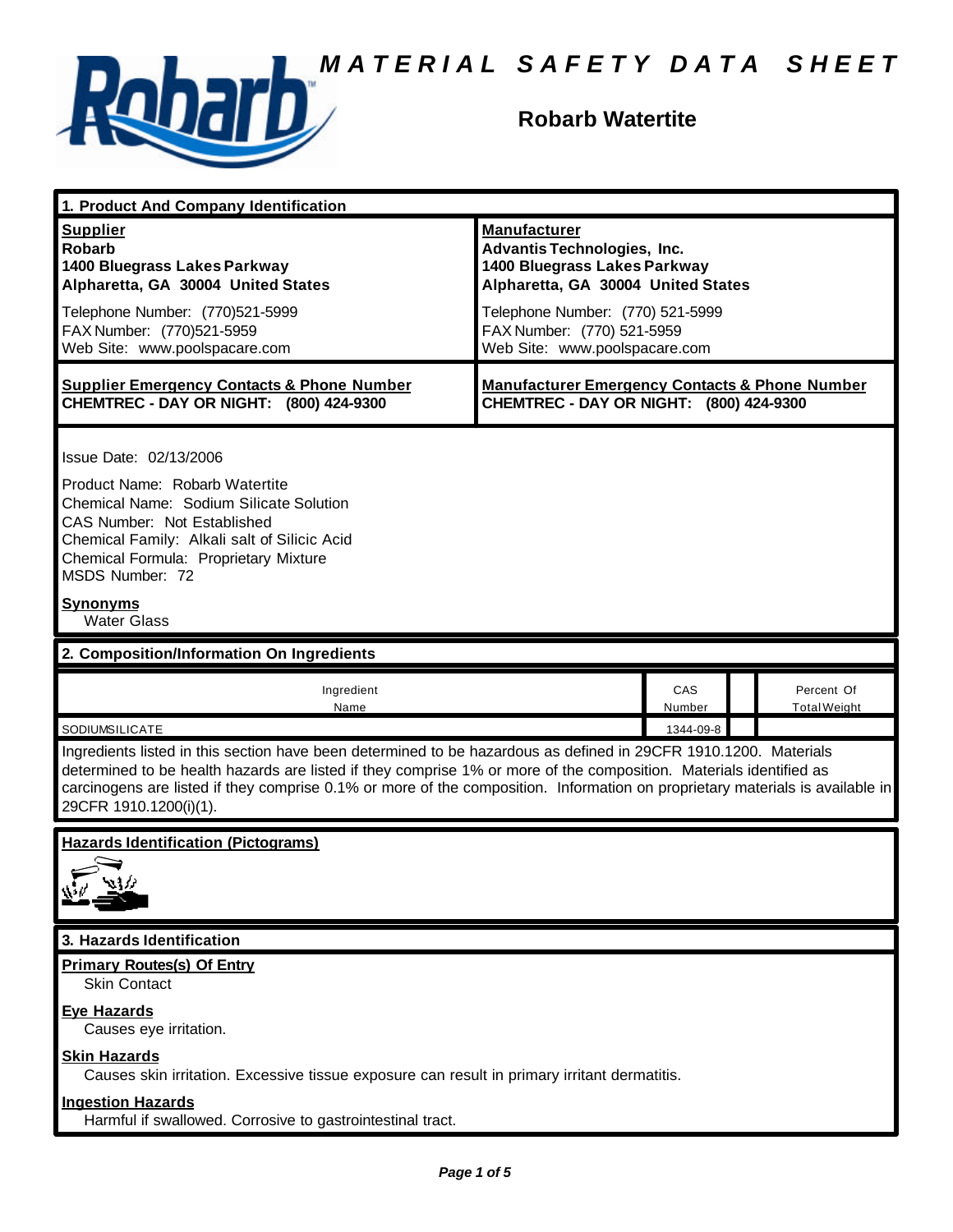## **Robarb Watertite**

## **3. Hazards Identification - Continued**

## **Inhalation Hazards**

Causes respiratory tract irritation.

## **Subchronic (Target Organ Effects)**

Contains material which may cause Kidney damage.

## **Signs And Symptoms**

Irritation of Eyes, Skin and Respiratory Passages. May cause nausea vomiting, headache and impaired kidney function. May cause respiatory difficulty and chemical pneumonia.

## **First Aid (Pictograms)**



## **4. First Aid Measures**

#### **Eye**

In case of contact, hold eyelids apart and immediately flush eyes with plenty of water for at least 15 minutes. Call a physician or a poison control center immediately.

## **Skin**

In case of contact, immediately flush skin with soap and plenty of water. Neutralize with dilute vinegar or lemon juice. Remove contaminated clothing and shoes.

## **Ingestion**

DO NOT INDUCE VOMITING. Call a physician or a poison control center immediately. If victim is fully conscious, give large amounts water followed by orange juice, or very dilute vinegar.

## **Inhalation**

If breathing is difficult, give oxygen.If inhaled, remove to fresh air.

## **Fire Fighting (Pictograms)**



## **5. Fire Fighting Measures**

Flash Point: N/A °F Flammability Class: N/A

#### **Fire And Explosion Hazards**

Flamable hydrogen may be produced if product has prolonged contact with aluminum, tin, lead, or zinc. Material is slippery.

#### **Extinguishing Media**

Use the appropriate extinguishing media for the surrounding fire.

## **Fire Fighting Instructions**

Firefighters should wear self-contained breathing apparatus and full protective gear.Water can be used to cool and protect exposed material.

#### **6. Accidental Release Measures**

Clean up spill immediately. Contain and/or absorb spill with inert material (e.g. sand, vermiculite). Neutralize spill area with dilute hydrochloric acid. Use appropriate containers to avoid environmental contamination. Avoid runoff to waterways and sewers.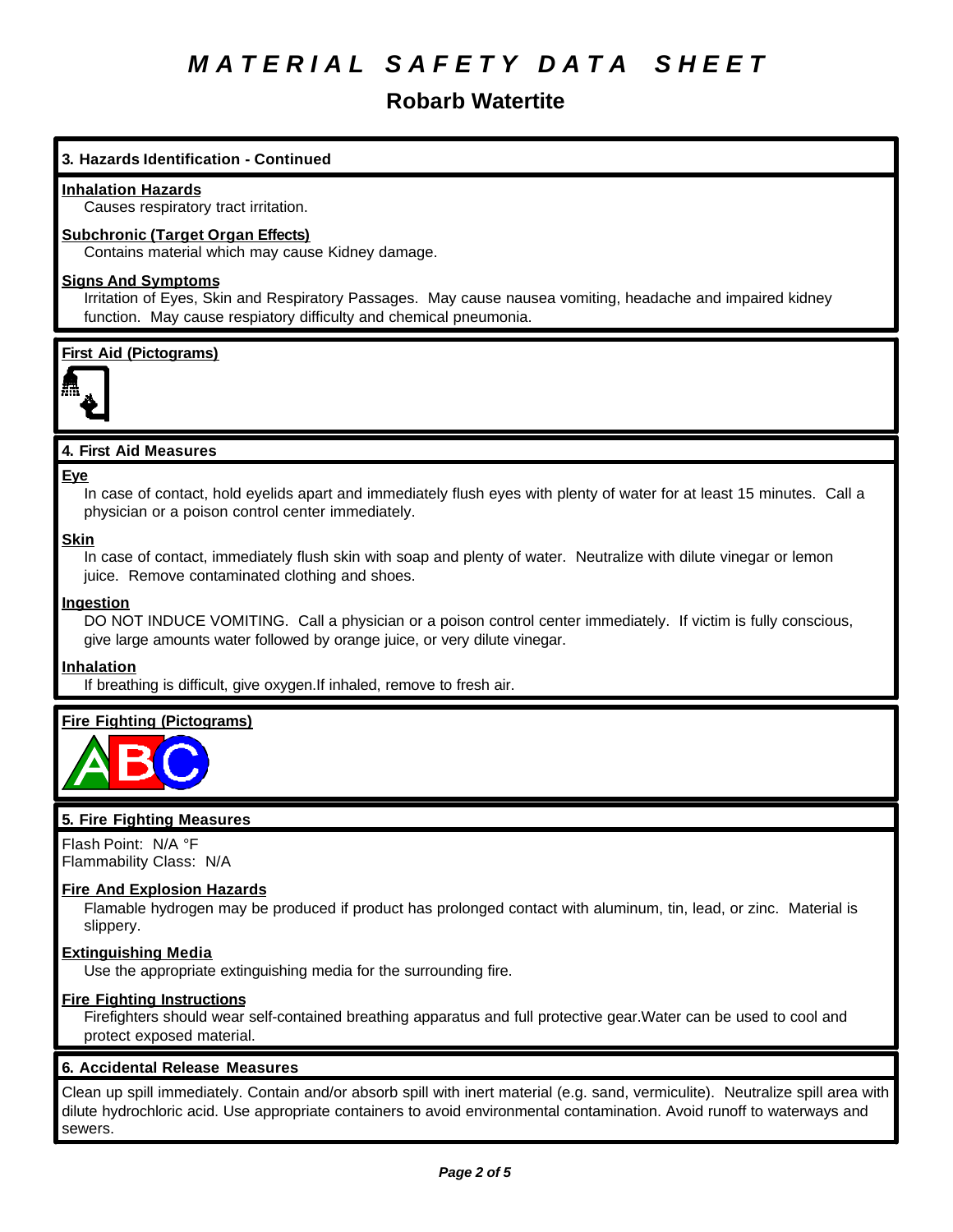## **Robarb Watertite**

## **Handling & Storage (Pictograms)**



## **7. Handling And Storage**

## **Handling And Storage Precautions**

Keep out of reach of children. Store material in a cool and dry place. Keep containers tightly closed. Prevent from freezing.

## **Handling Precautions**

Use only with adequate personal protection.

## **Storage Precautions**

Store in a cool dry place.

## **Work/Hygienic Practices**

Use safe chemical handling procedures suitable for the hazards presended by this material. Avoid contact with eyes. Will attack most metals.

## **Protective Clothing (Pictograms)**



## **8. Exposure Controls/Personal Protection**

#### **Engineering Controls**

Local exhaust acceptable. Special exhaust not required

#### **Eye/Face Protection**

Safety glasses with side shields or goggles recommended.

## **Skin Protection**

Chemical-resistant gloves.

#### **Respiratory Protection**

None normally required.

## **9. Physical And Chemical Properties**

#### **Appearance**

Viscous colorless to hazy liquid

## **Odor**

None

Chemical Type: Mixture Physical State: Liquid Melting Point: 32-50 °F Boiling Point: 212 °F Specific Gravity: 1.30 1.50 Molecular Weight: NOT DETERMINED Percent Volitales: 64% Vapor Pressure: 24 Vapor Density: similar to water pH Factor: 10-12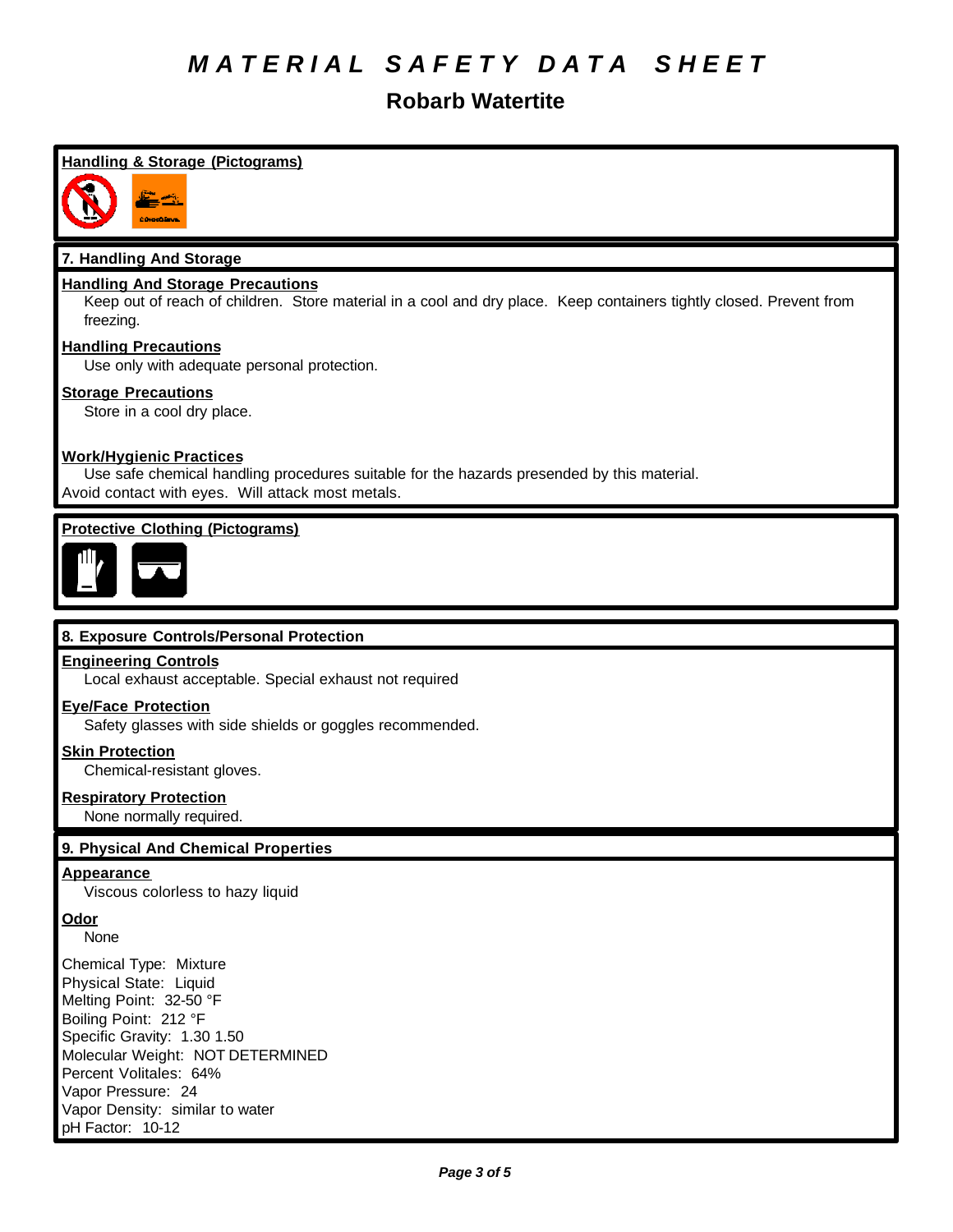# **Robarb Watertite**

| Odor - Continued<br>Solubility: miscible in water<br>Evaporation Rate: >1<br>10. Stability And Reactivity<br>Stability: Stable<br>Hazardous Polymerization: Will not occur.<br><b>Conditions To Avoid (Stability)</b><br>Contact with Aluminum, Tin, Lead, or Zinc. May produce flammable gas<br><b>Incompatible Materials</b><br>Acids, Alcohol, and salts may cause this material to gel. Gel is not considered to present a hazard.<br><b>Hazardous Decomposition Products</b><br>Contact with Aluminum, Tin, Lead, or Zinc. May produce Hydrogen.<br>12. Ecological Information<br>13. Disposal Considerations<br>Do not allow into any sewer, on the ground, or into any body of water. Dispose in accordance with applicable federal, state<br>and local government regulations.<br>14. Transport Information<br><b>Proper Shipping Name</b><br><b>NOT REGULATED</b><br><b>Hazard Class</b><br><b>NOT REGULATED</b><br><b>Secondary Hazard Class</b><br><b>NOT ASSIGNED</b><br><b>DOT Shipping Label</b><br>NOT ASSIGNED<br><b>Packaging Requirements</b><br><b>NONE ASSIGNED</b><br>No Data Available | 9. Physical And Chemical Properties - Continued |  |  |
|--------------------------------------------------------------------------------------------------------------------------------------------------------------------------------------------------------------------------------------------------------------------------------------------------------------------------------------------------------------------------------------------------------------------------------------------------------------------------------------------------------------------------------------------------------------------------------------------------------------------------------------------------------------------------------------------------------------------------------------------------------------------------------------------------------------------------------------------------------------------------------------------------------------------------------------------------------------------------------------------------------------------------------------------------------------------------------------------------------------|-------------------------------------------------|--|--|
|                                                                                                                                                                                                                                                                                                                                                                                                                                                                                                                                                                                                                                                                                                                                                                                                                                                                                                                                                                                                                                                                                                              |                                                 |  |  |
|                                                                                                                                                                                                                                                                                                                                                                                                                                                                                                                                                                                                                                                                                                                                                                                                                                                                                                                                                                                                                                                                                                              |                                                 |  |  |
|                                                                                                                                                                                                                                                                                                                                                                                                                                                                                                                                                                                                                                                                                                                                                                                                                                                                                                                                                                                                                                                                                                              |                                                 |  |  |
|                                                                                                                                                                                                                                                                                                                                                                                                                                                                                                                                                                                                                                                                                                                                                                                                                                                                                                                                                                                                                                                                                                              |                                                 |  |  |
|                                                                                                                                                                                                                                                                                                                                                                                                                                                                                                                                                                                                                                                                                                                                                                                                                                                                                                                                                                                                                                                                                                              |                                                 |  |  |
|                                                                                                                                                                                                                                                                                                                                                                                                                                                                                                                                                                                                                                                                                                                                                                                                                                                                                                                                                                                                                                                                                                              |                                                 |  |  |
|                                                                                                                                                                                                                                                                                                                                                                                                                                                                                                                                                                                                                                                                                                                                                                                                                                                                                                                                                                                                                                                                                                              | 11. Toxicological Information                   |  |  |
|                                                                                                                                                                                                                                                                                                                                                                                                                                                                                                                                                                                                                                                                                                                                                                                                                                                                                                                                                                                                                                                                                                              | No Data Available                               |  |  |
|                                                                                                                                                                                                                                                                                                                                                                                                                                                                                                                                                                                                                                                                                                                                                                                                                                                                                                                                                                                                                                                                                                              |                                                 |  |  |
|                                                                                                                                                                                                                                                                                                                                                                                                                                                                                                                                                                                                                                                                                                                                                                                                                                                                                                                                                                                                                                                                                                              | No Data Available                               |  |  |
|                                                                                                                                                                                                                                                                                                                                                                                                                                                                                                                                                                                                                                                                                                                                                                                                                                                                                                                                                                                                                                                                                                              |                                                 |  |  |
|                                                                                                                                                                                                                                                                                                                                                                                                                                                                                                                                                                                                                                                                                                                                                                                                                                                                                                                                                                                                                                                                                                              |                                                 |  |  |
|                                                                                                                                                                                                                                                                                                                                                                                                                                                                                                                                                                                                                                                                                                                                                                                                                                                                                                                                                                                                                                                                                                              |                                                 |  |  |
|                                                                                                                                                                                                                                                                                                                                                                                                                                                                                                                                                                                                                                                                                                                                                                                                                                                                                                                                                                                                                                                                                                              |                                                 |  |  |
|                                                                                                                                                                                                                                                                                                                                                                                                                                                                                                                                                                                                                                                                                                                                                                                                                                                                                                                                                                                                                                                                                                              |                                                 |  |  |
|                                                                                                                                                                                                                                                                                                                                                                                                                                                                                                                                                                                                                                                                                                                                                                                                                                                                                                                                                                                                                                                                                                              |                                                 |  |  |
|                                                                                                                                                                                                                                                                                                                                                                                                                                                                                                                                                                                                                                                                                                                                                                                                                                                                                                                                                                                                                                                                                                              |                                                 |  |  |
|                                                                                                                                                                                                                                                                                                                                                                                                                                                                                                                                                                                                                                                                                                                                                                                                                                                                                                                                                                                                                                                                                                              |                                                 |  |  |
|                                                                                                                                                                                                                                                                                                                                                                                                                                                                                                                                                                                                                                                                                                                                                                                                                                                                                                                                                                                                                                                                                                              | 15. Regulatory Information                      |  |  |
|                                                                                                                                                                                                                                                                                                                                                                                                                                                                                                                                                                                                                                                                                                                                                                                                                                                                                                                                                                                                                                                                                                              |                                                 |  |  |

**NFPA HMIS**